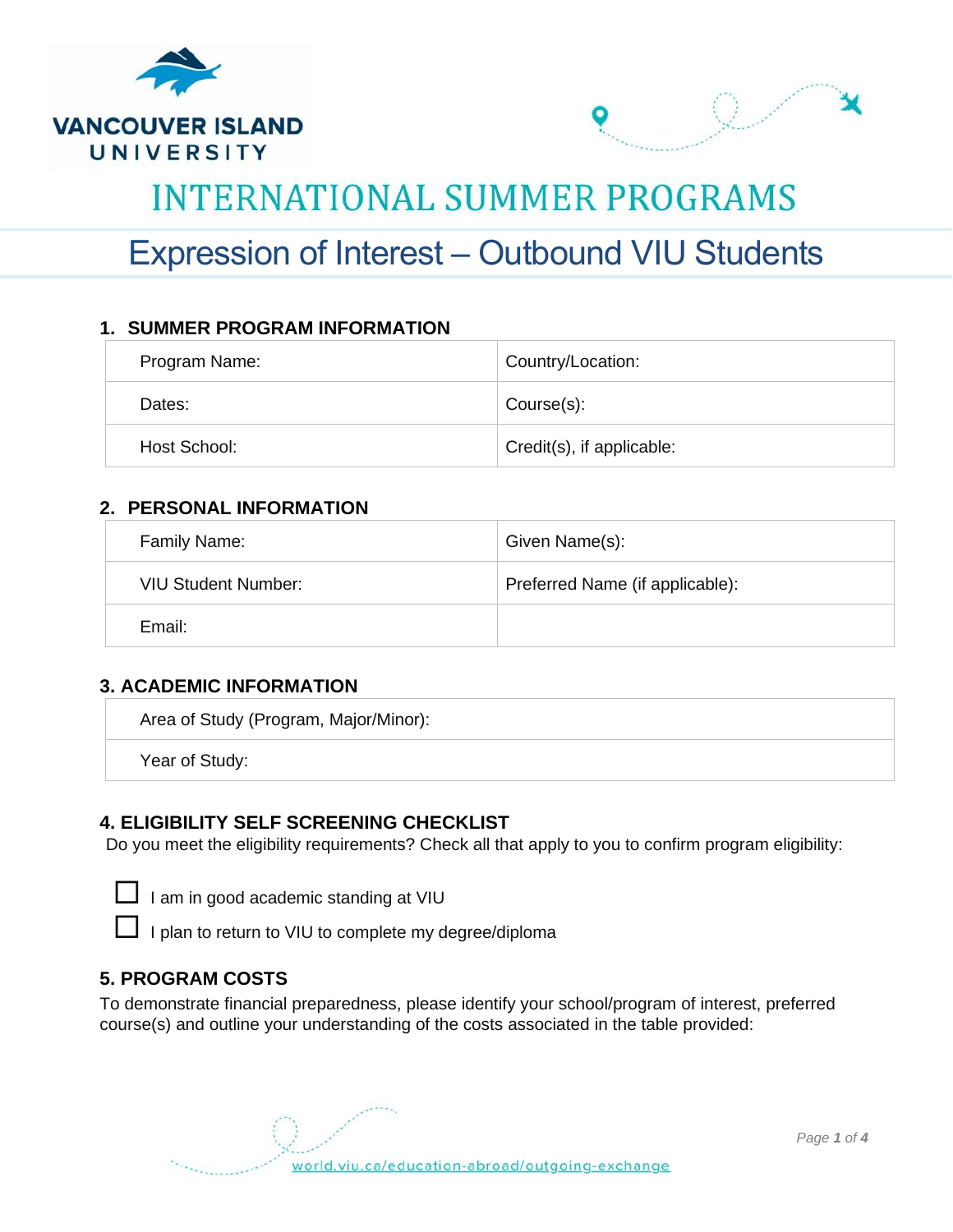



## **INTERNATIONAL SUMMER PROGRAMS**

| <b>Expense</b>                              | <b>Estimated Cost (\$CAD)</b> |
|---------------------------------------------|-------------------------------|
| <b>Program/Tuition Fees</b>                 |                               |
| Accommodation                               |                               |
| Flights                                     |                               |
| Insurance (Travel, Trip Cancellation, etc.) |                               |
| Visas                                       |                               |

### **6. SHORT ANSWER QUESTIONS:**

**a)** What do you hope to accomplish during your summer program and how do you plan to incorporate the experience into your future?

**b)** All participants have strengths and weaknesses relevant to their participation in the program. What are yours and how do you plan to incorporate this self-awareness into the program?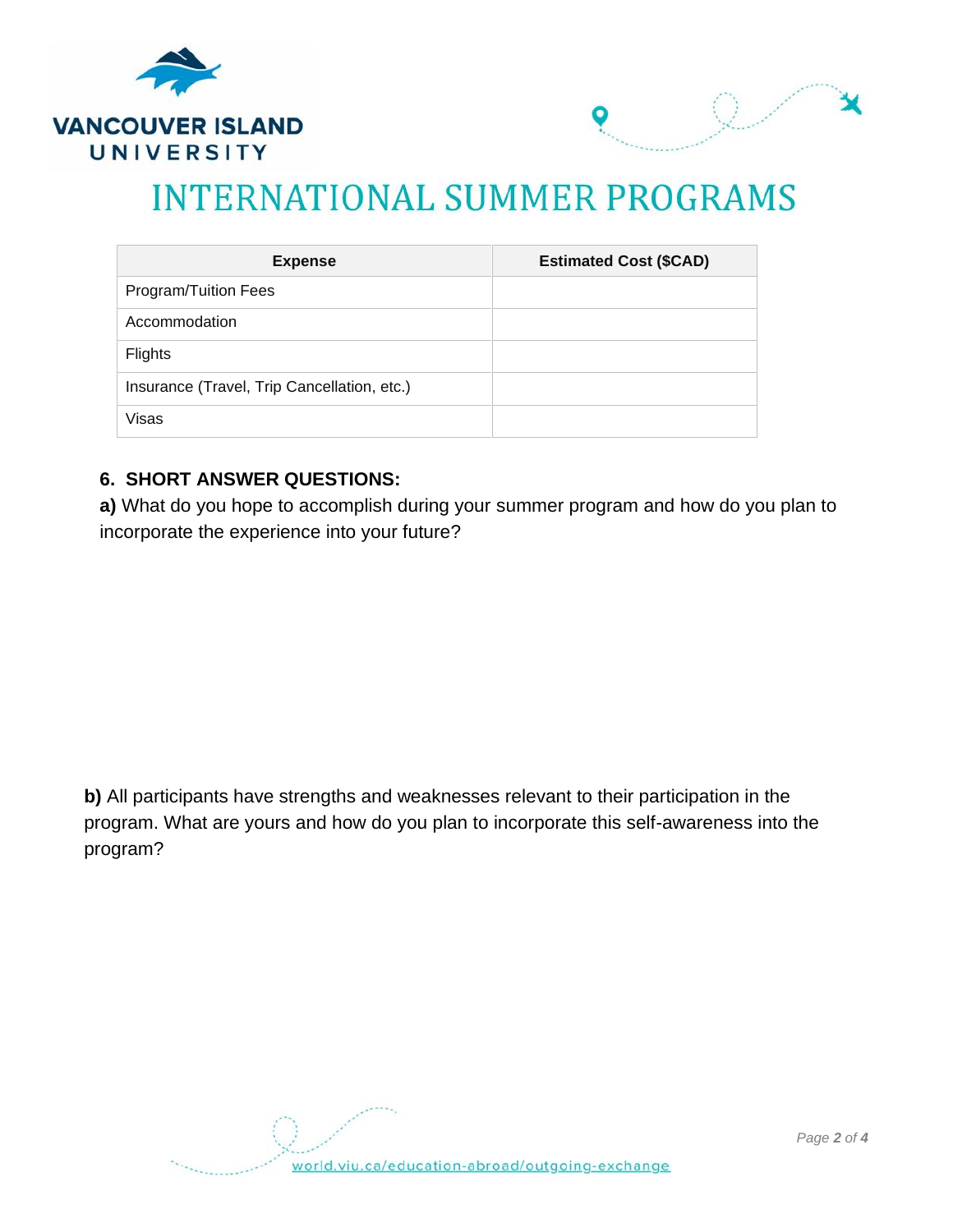



# **INTERNATIONAL SUMMER PROGRAMS**

**c)** Describe how this particular experience fits with your academic plan/graduation timeline.

### **7. SUPPORT SERVICES FOR EDUCATION ABROAD PROGRAMS**

| ப | I understand that, if needed, I will register with VIU Accessibility Services or make an   |
|---|--------------------------------------------------------------------------------------------|
|   | appointment with a counsellor in Student Services in order for the Education Abroad office |
|   | to best assist me with finding a university which can support academic accommodations      |
|   | and/or other support including mental health.                                              |

#### **9. PROGRAM CONSIDERATIONS**

Please confirm your understanding of these important considerations by checking beside each point below:

| Students are responsible for meeting with their degree/program advisor to discuss |
|-----------------------------------------------------------------------------------|
| plans to participate PRIOR to applying.                                           |

**Participation in a VIU Education Abroad program is a privilege, not a right, and can be** revoked.

 $\Box$  Being accepted by VIU does not guarantee acceptance by the host institution.



Students will be responsible for applying for and securing their own Entry Visas to their host countries (where applicable).

 It is the responsibility of the student to discuss transfer credit with their degree advisor/program chair PRIOR to departing Canada.